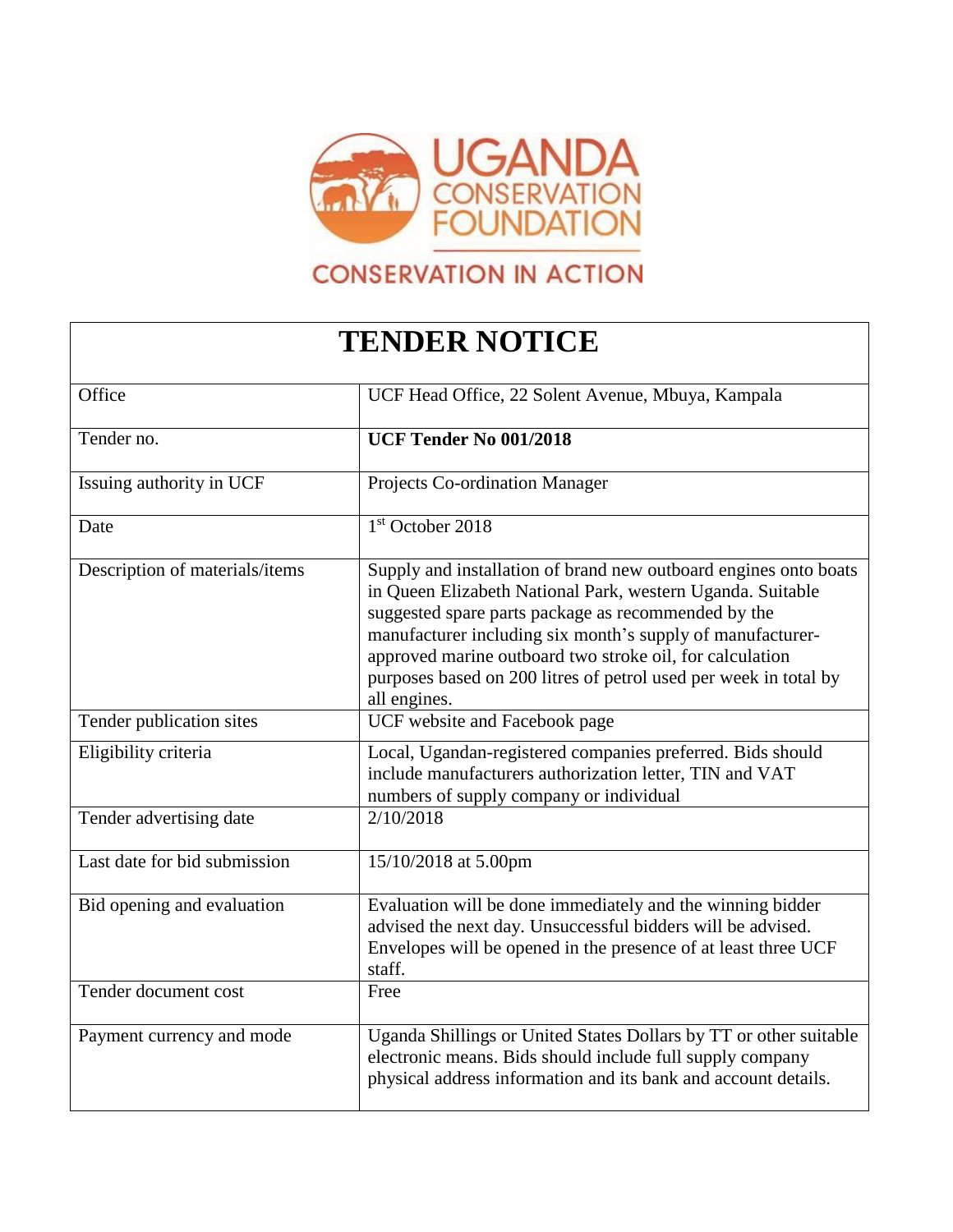| Bid submission instructions      | Bids must be delivered by hand to the company Head Office as                 |
|----------------------------------|------------------------------------------------------------------------------|
|                                  | detailed above in a sealed envelope addressed to the Projects Co-            |
|                                  | ordination Manager and titled "Bid for Outboard Engines".                    |
| Support data                     | Bids should include a product brochure from the manufacturer                 |
|                                  | with technical specifications clearly shown.                                 |
| Delivery of goods                | Cleared, duty paid and delivered to the UCF offices Kampala,                 |
|                                  | Uganda by 30 <sup>th</sup> October 2018 (ready for a big boat use and safety |
|                                  | training course in mid- November).                                           |
| Payment terms                    | 60% on timely delivery of engines to Kampala. 20% on                         |
|                                  | commissioning in QE in mid-November (bidders are responsible                 |
|                                  | for getting themselves to site and for costs relating to the                 |
|                                  | installation and commissioning process, so these costs needs to              |
|                                  | be shown separately).                                                        |
|                                  | 20% on delivery of manuals, spare parts, basic tools and oils.               |
|                                  | Late deliveries may be subject to a reasonable penalty.                      |
| Tender detailed background       | Uganda Conservation Foundation Ltd has received funding from                 |
| information                      | CITES MIKE to support the Recovery of Queen Elizabeth                        |
|                                  | National Park Project in Uganda. This project aims to support                |
|                                  | Uganda Wildlife Authority to develop their human and                         |
|                                  | equipment capacity to enforce law and order in this protected                |
|                                  | area. UWA already have five small marine hulls in QE but lack                |
|                                  | suitable and reliable engines for them. Using part of the larger             |
|                                  | CITES MIKE funding, UCF intends to procure, install,                         |
|                                  | commission and train UWA staff on four x 25-30hp outboard                    |
|                                  | engines and one x 40-50hp.                                                   |
| Engine type                      | Transom-mounted clamp-on (removable without tools) two                       |
|                                  | stroke petrol, manual (tiller) steer (no power steering), twist hand         |
|                                  | throttle, pull start (no battery/self-starter), no engine trim               |
|                                  | hydraulics (manual lift/drop only), 2/3 cylinder, aluminium                  |
|                                  | propeller                                                                    |
| Country of origin                | Only mainstream, recognized global manufacturers products will               |
|                                  | be acceptable.                                                               |
| Presence in Uganda               | Suppliers should demonstrate that they have a local workshop,                |
|                                  | technically competent staff, experience with and ability to                  |
|                                  | service/repair engines being offered and any necessary specialist            |
|                                  | tooling.                                                                     |
| Additional technical information | Any additional information that may be of interest or relevance to           |
|                                  | UCF and UWA in terms of the suitability of the product(s) being              |
|                                  | offered, for sustained use in the taxing environment of an African           |
|                                  | game park, should be included on a separate sheet. Statement of              |
|                                  | use elsewhere in Uganda and hence supplier experience would be               |
|                                  | an advantage.                                                                |
| Simplicity methodology           | UCF believes that a simple but quality product that can offer                |
|                                  | sustained periods of good service and which is simple to repair              |
|                                  | and avoids the excessive use of hydraulics, technology and/or                |
|                                  | electronics is the correct approach. Access to workshops and                 |